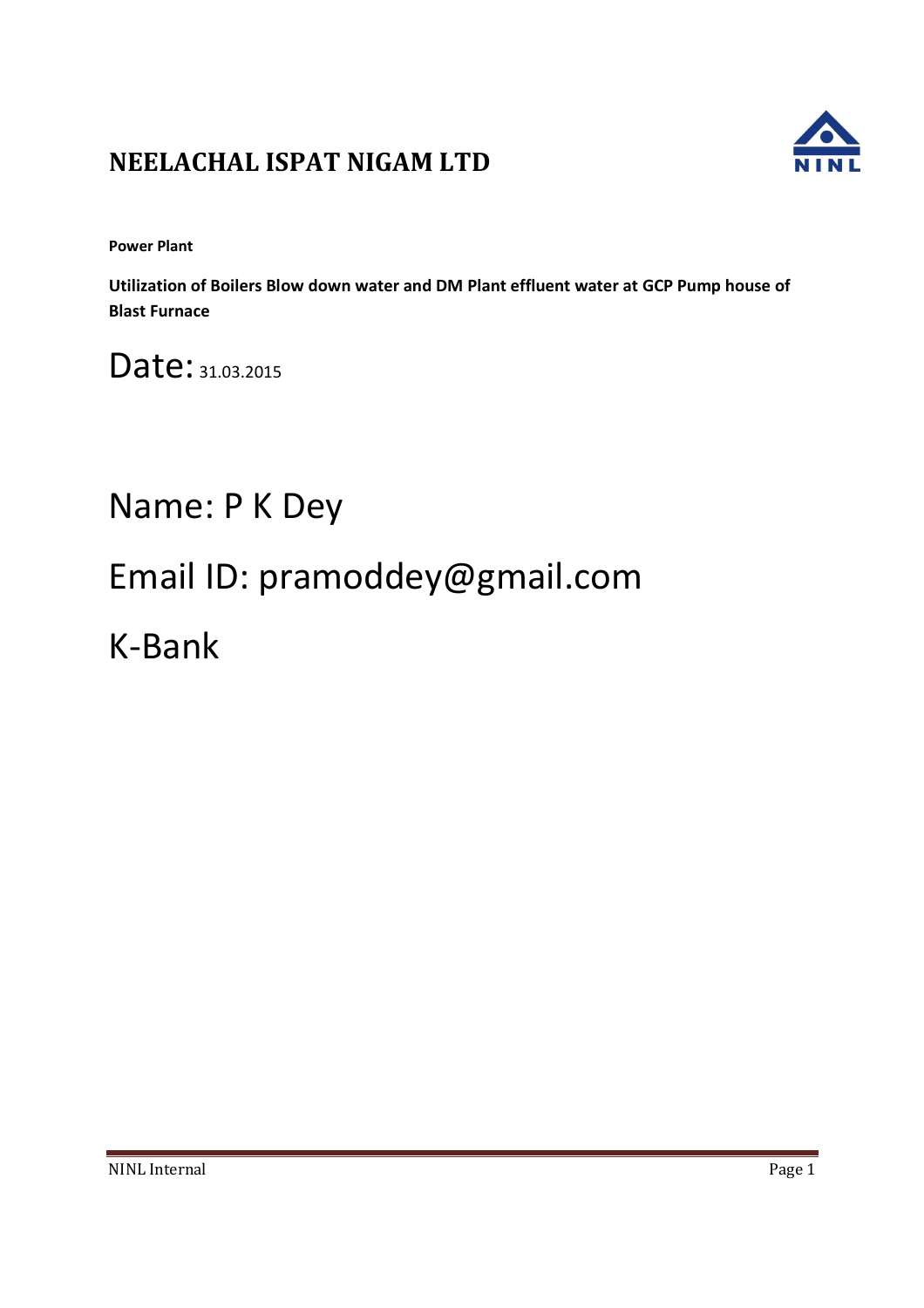## **NEELACHAL ISPAT NIGAM LTD**



### Confidentiality Statement

The information in the document mentioned is not confidential and have been taken references from various sources as specified.

#### Abstract

Blow down water of Boilers and cooling water of sample coolers discharged to storm water drain line. Similarly at DM Plant, effluent water which is generated during regeneration of Cation, Anion and Mixed Bed also discharged to storm water drain after proper neutralization. Total volume of waste water from Power Plant going to storm water drain line will be around 8-10 M<sup>3</sup>/hr. Analysis of waste water generated at different place carried out and found that it can be used as make up water at different place. After getting clearance from EMC & WSS, it was decided to utilize the waste water at GCP Pump House of BF as make up water. A new scheme prepared for the implementation of waste water utilization and commissioned successfully on 31.03.2015.

### **About the Author**

Promod Dey , Sr Manager (PP). He is associated with NINL for the last 17 years.

Introduction